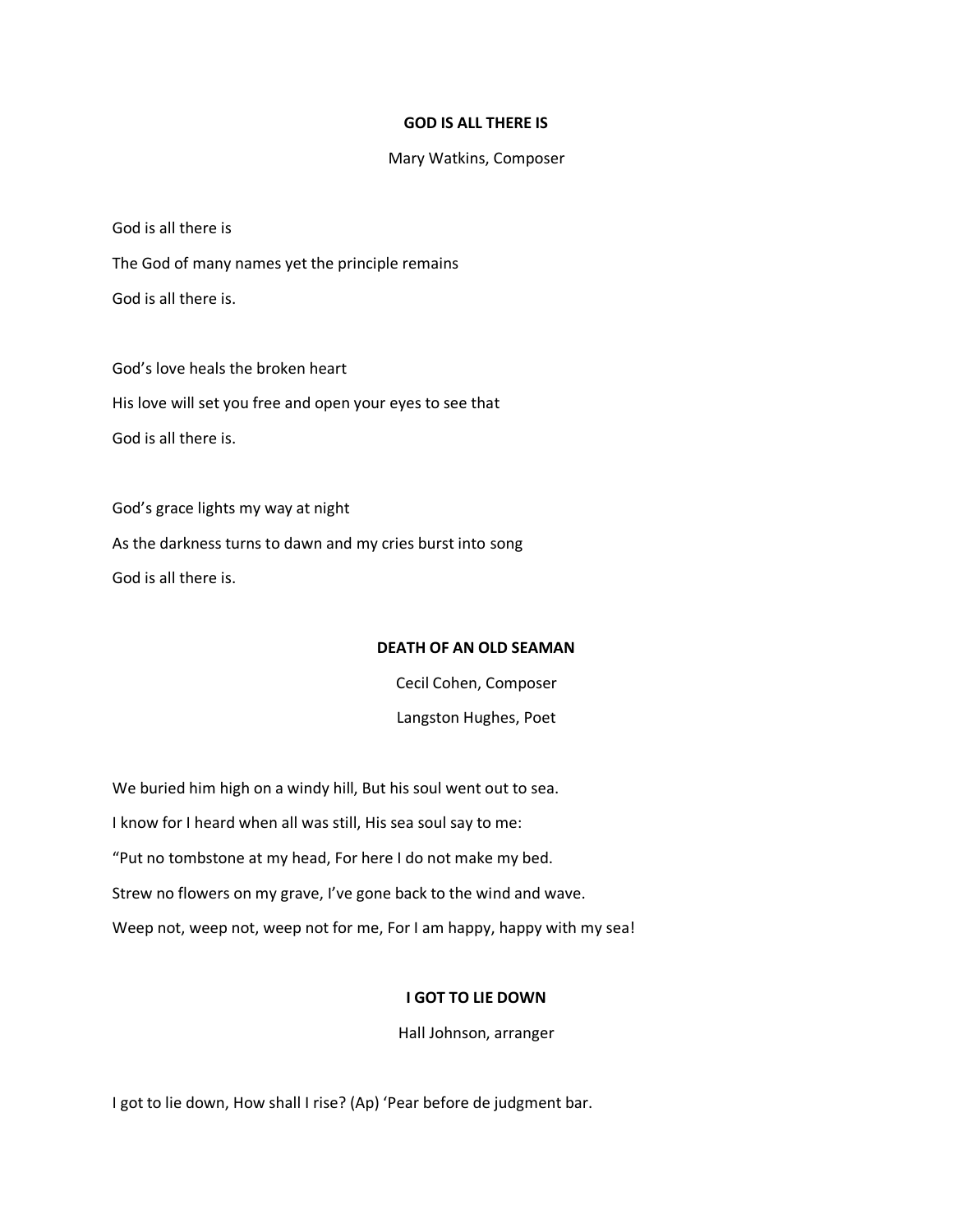Dark was the night, and colder ground, on which my Lord was laid. Great drops of sweat like blood ran down, in agony He prayed.

I got to lie down, How shall I rise? (Ap) 'Pear before de judgment bar.

Dear Father, remove this bitter cup if such Thy sacred will, If not, content I'll drink it up, Thy pleasure I'll fulfill.

I got to lie down, How shall I rise? (Ap) 'Pear before de judgment bar.

I would not live a sinner's life, I'll tell you the reason why, I'm scared my Lord might call on me And I wouldn't be ready to die. They'll wrap me in white linen And that's going to hold me fast; They'll lay me in my silent tomb And that's going to be my last!

I got to lie down, How shall I rise? (Ap) 'Pear before de judgment bar!

## **DON'T FEEL NO-WAYS TIRED**

Jacqueline B. Hairston, Arranger

I am seeking for a city, Hallelujah. I am seeking for a city, Hallelujah. For a city into the kingdom, Hallelujah. For a city into the kingdom, Hallelujah.

There's a better day a comin' Hallelujah; There's a better day a comin', Hallelujah. When I leave this world of sorrow, Hallelujah, for to join the holy number, Hallelujah.

I don' feel no-ways tired. Come too far from where I started from; Nobody told me the road would be easy; I don't believe He brought me this far to leave me.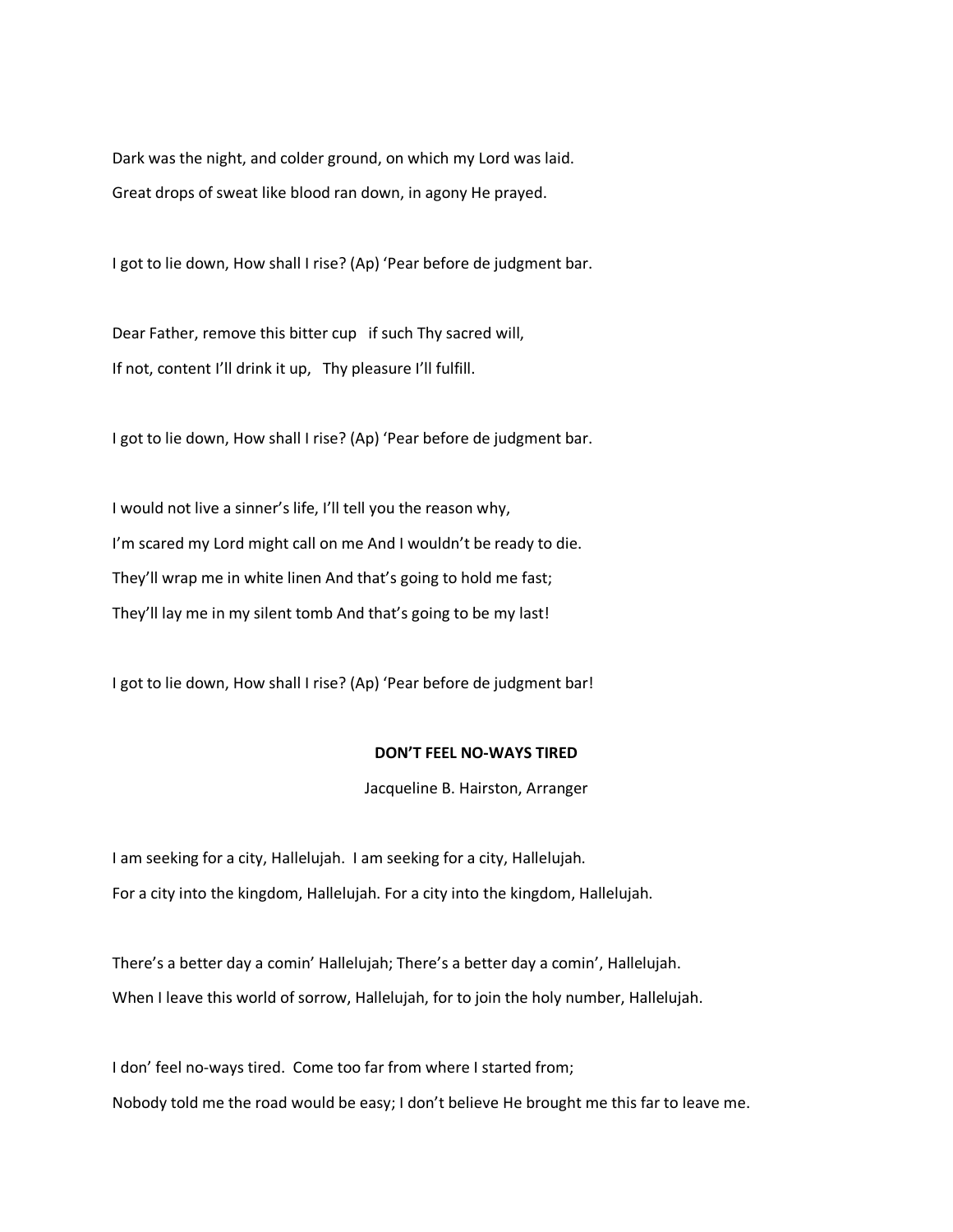### **RIDE ON, KING JESUS**

### John Carter, Composer

Ride on King Jesus, no man can a hinder me. He is King of Kings, He is Lord of Lords. Jesus Christ, first and last, no man works like him.

King Jesus rides a milk white horse, No man works like him. The river of Jordan He did cross, no man works like him.

Ride on, King Jesus, no man can a hinder me.

## **GO TO SLEEP (Fais Do Do)**

Camille Nickerson, Arranger

Go to sleep, mama's baby chile; Go to sleep, mother's baby chile. If my baby sleeps not long, Sleep will come an eat him up as sho's you born. If my baby sleeps not long, Wagon full of sheep will eat him sho's you born.

Sleep and rest, mother's baby dear; Sleep and rest, pretty baby mine. If my baby goes to sleep, Mother dear will keep away the naughty sheep. Mmmm

Slumber sweet, mother's baby chile, Sleep and rest, mother's baby chile. Sleep my babe, or else behold! Great big wolf will eat him whole! Sweetest baby mine, Darling sleep. Mmmm

#### **MY GOOD LORD'S DONE BEEN HERE**

Moses Hogan, Arranger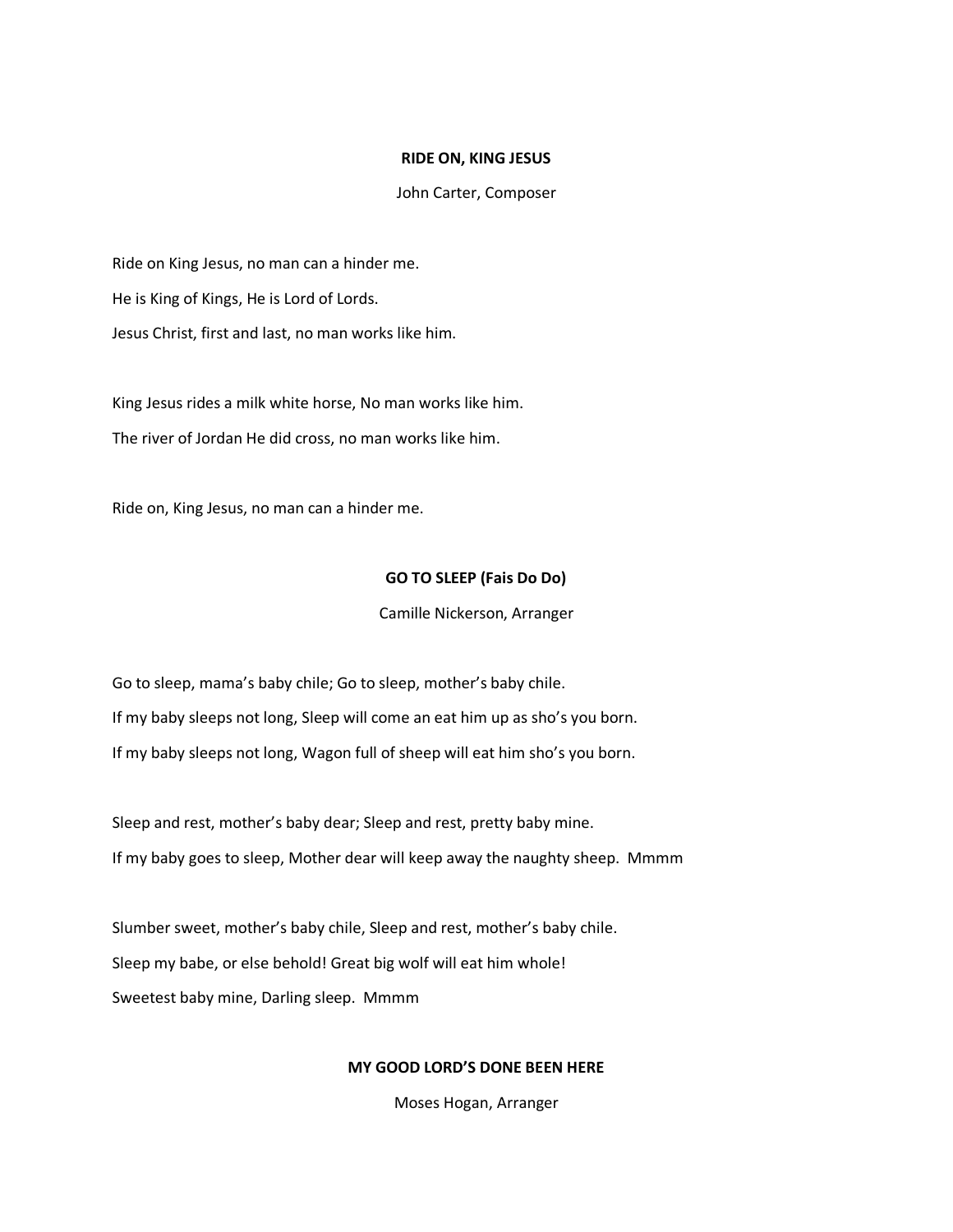My good Lord's done been here, blest my soul and gone away. My good Lord's done been here, blest my soul and gone.

Never did I think that He was so nigh, blest my soul and gone. He spoke and He made me laugh and cry, blest my soul and gone.

Sinner never mind how you walk on the cross, blest my soul and gone. Your foot might slip and your soul get lost, blest my soul and gone.

My good Lord's done been here, blest my soul and gone away. My good Lord's done been here, blest my soul and gone.

## **YOU CAN TELL THE WORLD**

## Margaret Bonds, Composer

You can tell the world about this, You can tell the nation about that. Tell 'em what Jesus has done, Tell 'em that the Comforter has come, And be brought joy, joy, joy to my soul.

He took my feet out the mir(e) clay, Yes He did, Yes he did. He placed them on the Rock to stay. Yes He did, Yes he did.

You can tell the world about this, You can tell the nation about that. Tell 'em what Jesus has done, Tell 'em that the Comforter has come, And be brought joy, joy, joy to my soul.

My Lawd done jes what he said. Yes He did, Yes He did. He healed the sick and raised the dead. Yes He did, Yes he did.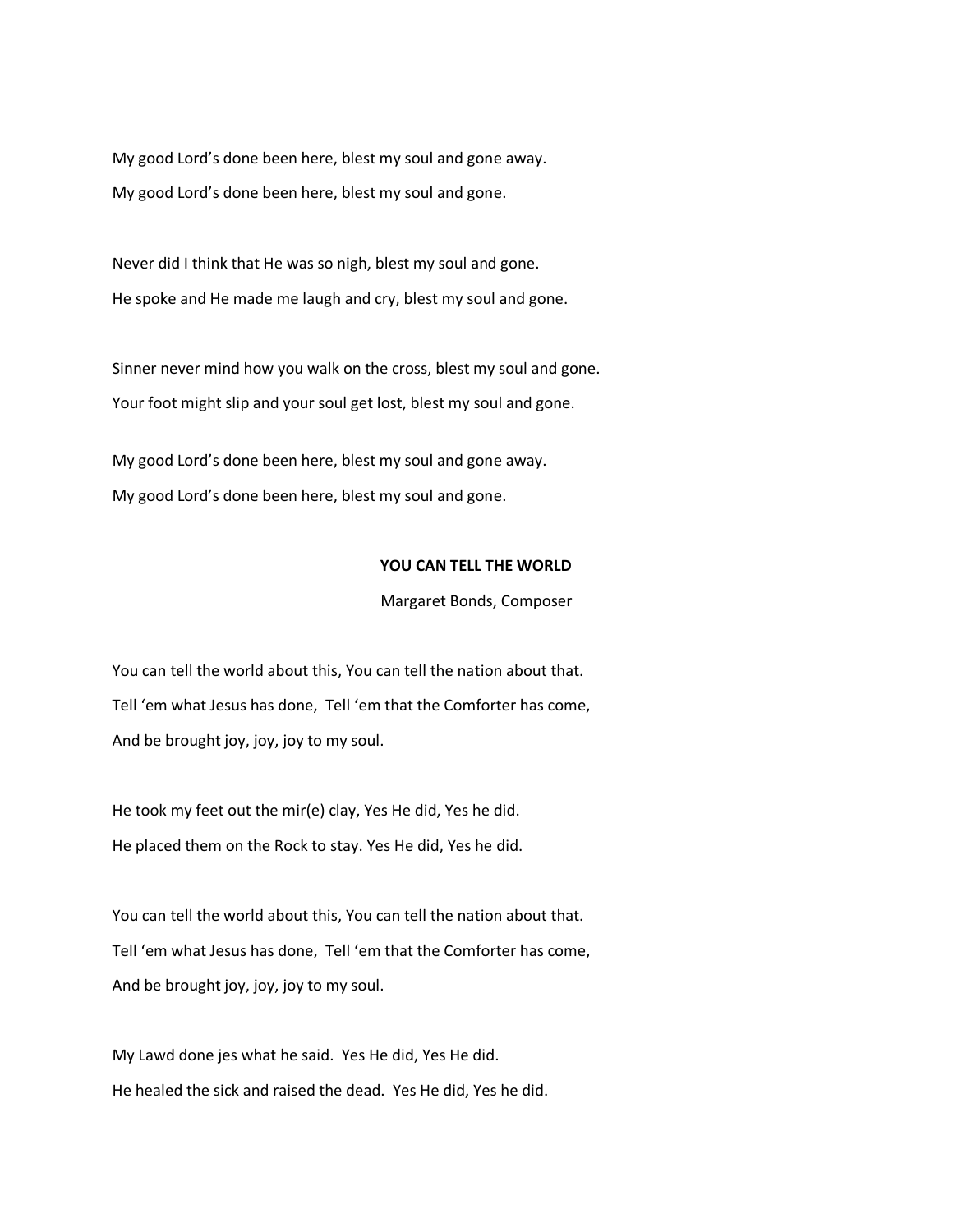You can tell the world about this, You can tell the nation about that. Tell 'em what Jesus has done, Tell 'em that the Comforter has come, And be brought joy, joy, joy to my soul.

## **I, TOO (Sing America)**

Margaret Bonds, Arranger

Langston Hughes, Poet

I, too, sing America, I am the darker brother, They send me to eat in the kitchen when company comes; But I laugh and eat well and grow strong, Tomorrow I'll sit at the table when company comes, Nobody'll dare say to me "Eat in the kitchen" then, Besides they'll see how beautiful I am and be ashamed.

## **GUIDE MY FEET**

Jacqueline B. Hairston, Arranger

Guide my feet, Lord, While I run this race.

For I don't want to run this race in vain.

Hold my hand, Lord, While I run this race. For I don't want to run this race in vain.

Stan' by me, Lord, While I run this race. For I don't want to run this race in vain.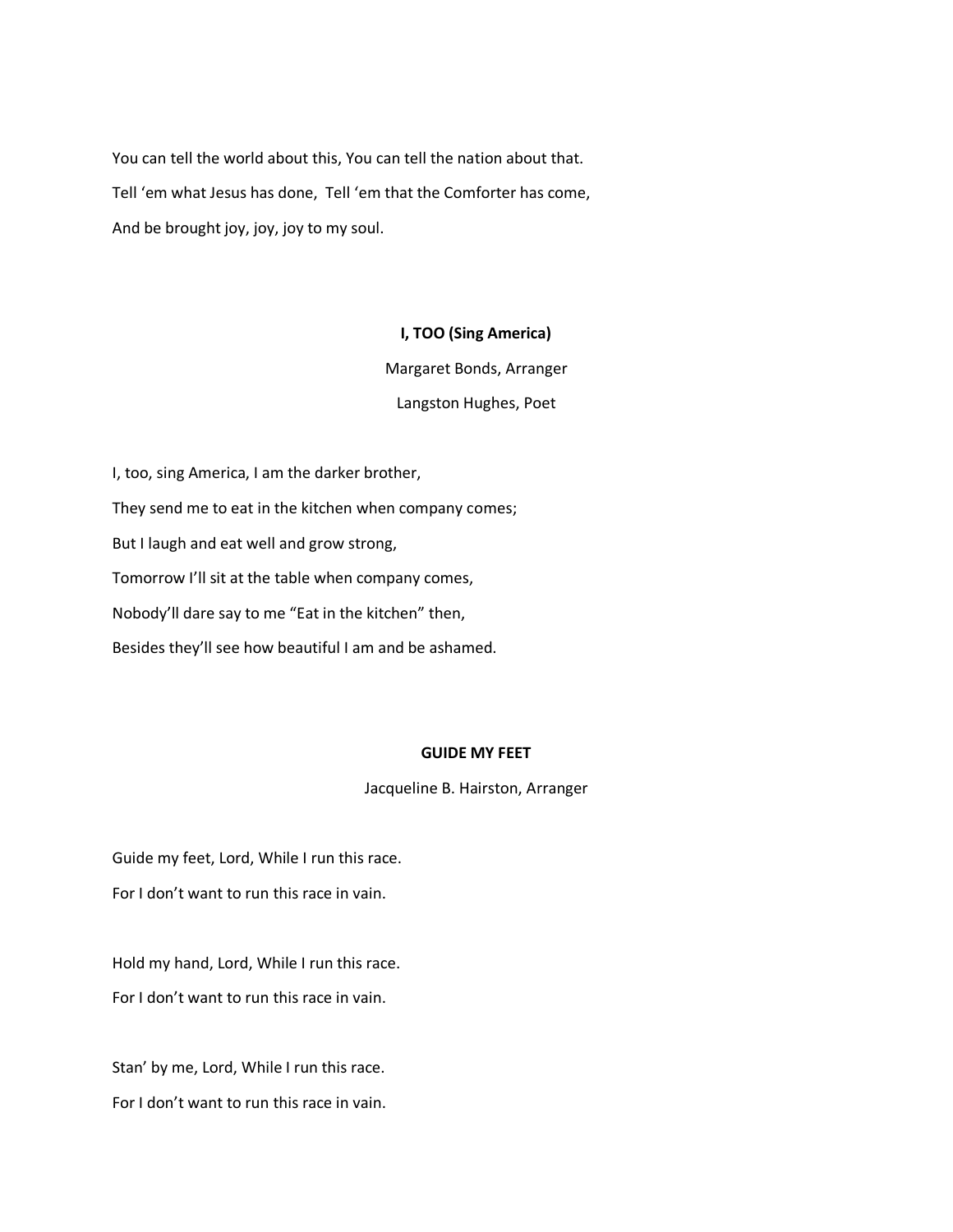Guide my feet, Lord, While I run this race.

For I don't want to run this race in vain.

## **HE'S GOT THE WHOLE WORLD IN HIS HAND**

Margaret Bonds, Arranger

He's got the whole world in His hand. He's got the whole world in His hand. He's got the whole world in His hand.

He's got the woods and the waters in His hand, He's got the sun and the moon right in his hand, He got the whole world in His hand.

He's got the birds and the bees right in His hand, He's got the beasts of the field right in His hand, He's got the whole world in His hand.

He's got you and me right in His hand, He's got you and me right in His hand, He's got everybody in His hand, He's got the whole world in His hand.

# **EV'RY TIME I FEEL THE SPIRIT!**

Robert L. Morris, Composer

Ev'ry time I feel the spirit moving in-a my heart, I will pray! Ev'ry time I feel the spirit moving in-a my heart, I will pray!